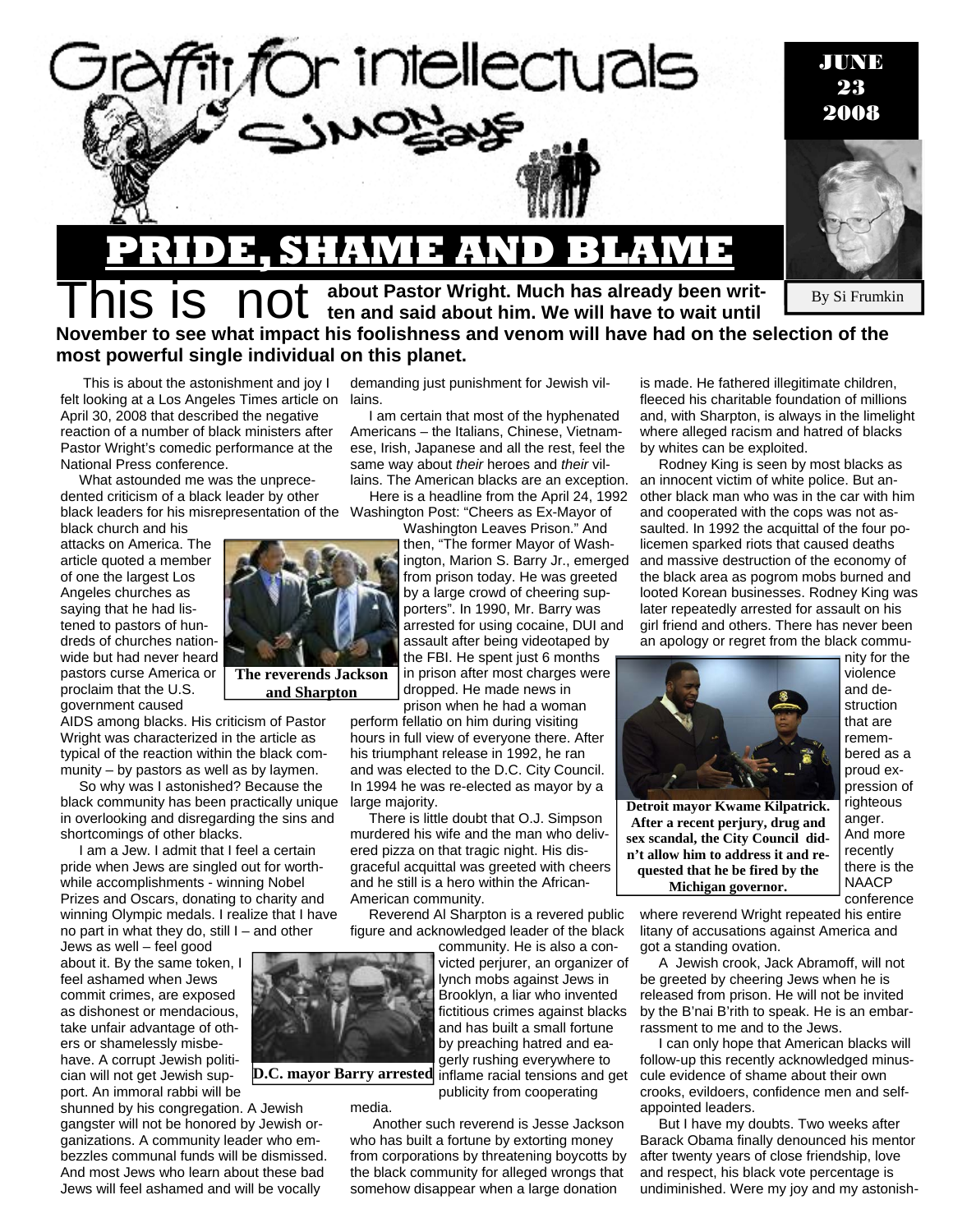*A must read***! A unique analysis by one of the brightest minds in Israel. I think you will find that her conclusions are so obvious and logical that it is amazing that they are not part of the interminable and naïve discussions about the Middle East that keep going on without any results. I wish both our Presidential contenders, as well as Israeli politicians, would read this and think as clearly as Ms. Glick** 

THERE'S ONE THING YOU HAVE TO ADMIRE ABOUT THE IRANIANS - THEY ALWAYS TELL YOU JUST WANT THEY THINK OF YOU. THEY NEVER BEAT AROUND THE BUSH.

Tuesday, the day after Iraqi Prime Minister Nuri al-Maliki completed his three-day visit to Iran, his envoy to the Islamic Repub-

lic received a care package - delivered to his front door. When Iraqi Ambassador Mohammad Majid al Sheikh's driver opened the package, he discovered it was a bomb.

In their best Farsi imitation of the Godfather, Iranian police spokesmen claimed that the package was not a bomb - but aquarium equipment. And in a way, they were right. The package was supposed to help al Sheikh "sleep with the fishes."

Just as is the case with their Syrian allies, the Iranians view assassination as the easiest

expected him to be clear about the untenable state of affairs where Iran wages war against Iraq through proxies on the one hand, and waxes poetic about its great friendship with Iraq on the other.

Writing in Iraq's Al Dustur newspaper ahead of Maliki's visit, Bassim al Sheikh

opined, "Maliki's delegation will be presenting the Iranian side with irrefutable evidence of Iranian interference in Iraqi domestic affairs.In this light, the visit could prove to be a watershed in Iraqi-Iranian relations, especially now that the covert game Iran has been playing in Iraq has become all too overt, with very few hidden cards left in Teheran's hand."

Then too, Iraq's Al-Sabah al-Jadid editorialized, "Maliki's visit to Iran could be the last chance for a rational settlement of any dif-

ferences and a final dissipation of any misunderstanding that may still exist between us and our big neighbor.There is nothing in the lexicon of political pragmatism that will help us evade the consequences of living

next door to this neighbor, as recent history has shown with such clarity."

Media reports of the visit included no details of what Maliki told his Iranian hosts. But given their attempt to assassinate his ambassador the day after he left, it can be assumed that the Iranians were uninterested in "a rational settlement of any differences." And indeed, it can be assumed that Maliki didn't mince any words as he discussed the war Iran is waging against his people.

What the media reports of Maliki's visit did highlight was Iran's apoplectic response to Iraq's current negotiations with

the US towards an accord on the modalities of the long-term deployment of US forces in

Iraq. The Iranians - from supreme mullah Ayatollah Ali Khamenei to President Mahmoud Ahmadinejad - were absolutely clear that from their perspective, if the Iraqis sign such an agreement, there will be hell to pay.

*The day after Iraqi Prime Minister Nuri al-Maliki completed his threeday visit to Iran, a bomb was delivered to Iraqi Ambassador Mohammad Majid al Sheikh. Iranian police claimed that it was not a bomb—just aquarium equipment!* 

But the Iraqis have also been clear that they are interested in signing such an accord. While in its coverage of the negotiations, the Western media has concentrated on statements by Iranian-backed Iraqi lawmakers voicing their staunch opposition to the agreement, most Iraqis support it. They simply want to ensure that the agreement that is eventually signed protects their interests as a country. As Iraqi blogger Mohammed Fadhil noted last week in an article published at Pajamas Media website, this is why the Iraqi government has "sent delegations to Germany, Japan and South Korea to listen to what they - and not the mullahs have to say about their experience with long-term US troop presence on their soil"

The strategic agreement now being negotiated between the US and the Iraqi government is a watershed event. Five years after Saddam Hussein's terror-supporting,

weapons of mass destruction seeking regime was brought down by the US-led coalition, a democratically elected Iraqi government has emerged that views its strategic interests as aligned with the US's. Its forces are fighting side by side with US forces towards the shared goal of routing al Qaida and Iranianbacked terror militias in Iraq. Indeed, in March, Maliki himself led the Iraqi assault on the Iranian controlled militias in Basra. Two

months later, Iran had been routed not only in (**See "PEACE WITH FRIENDS" Pg.3)**

**Former Israeli P.M. Sharon had developed a close friendship with Turkish P.M. Erdogan** 

way to "signal" their displeasure with various diplomatic developments. In this case, clearly the Iranians were acting out after what they considered to be a deeply disturbing discourse with Maliki.

Until recently, Maliki was viewed with suspicion by many observers due to his apparently warm relations with Iran. Indeed, ahead of his visit, just to make sure he got the message, US military commanders in Iraq stated clearly that they hoped Maliki would protest the fact that Iran is the central engine of the now waning but still murderous insurgency in Iraq. The Iraqi people too,





Dry Bones ISRAEL AT WAR



**Pro-Israel General Yasir Buyukanit is Turkey's Chief of Staff and Commander of Ground Forces**.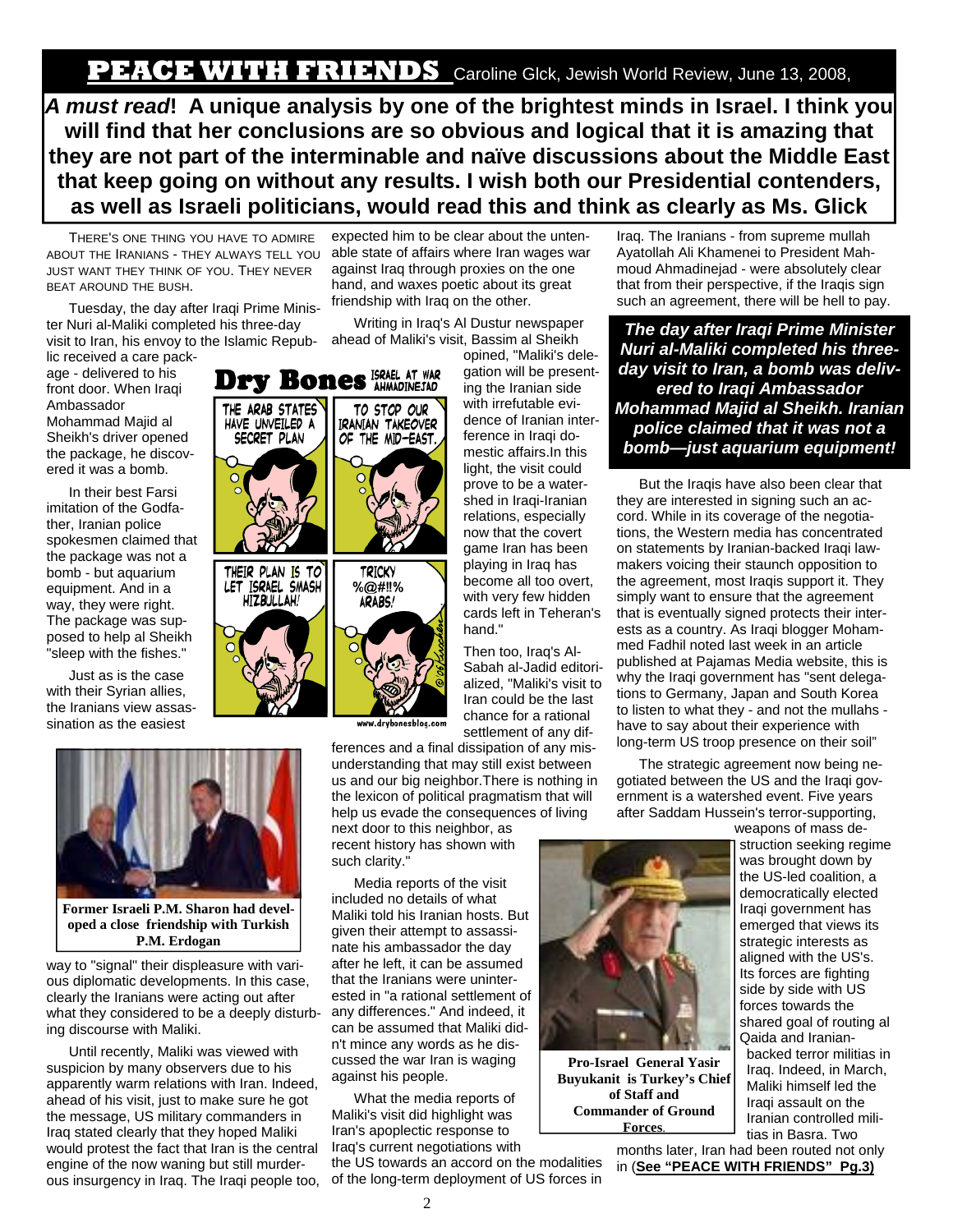## *"PEACE WITH FRIENDS" From Pg.2*

Basra, but in Sadr City in Baghdad where Iraqi and American forces fought side by side in street after street.

Although referred to as a security agreement, to all intents and purposes, the agreement that the US and Iraq are now negotiating is a peace agreement. As most political theorists will attest, peace agreements are contracts between countries with shared interests whose representatives sit down and

*There is a basic political fact of life that stands at the heart of this theoretical Iraqi-Israeli alliance. Peace is possible for the first time between Israel and Iraq because for the first time, Iraq perceives its own self- interests as aligned with Israel.* 

write out how they will advance their shared interests together. So five years after the fall of Saddam, a multi-ethnic, multi-confessional democracy in Iraq has emerged which views the US as its primary ally.

This is what a strategic victory looks like.

Not surprisingly, just as the meaning of developments in Iraq has escaped the notice of most Americans, so too, it has escaped the notice of most Israelis. And this is a shame for two reasons. **First, it is a shame because Israel is missing out on the most significant development in our neighborhood since the Six Day War. And like the Six Day War, Operation Iraqi Freedom holds great opportunities for Israel.** The second reason that Israel's almost complete ignorance of the significance of events in Iraq is a shame is because as Israel moves towards new elections, developments in Iraq point the way towards a new strategic frame-



**6th division of the Iraqi army on parade**

work for the next Israeli government to base its policymaking on.

For months, US commanders in Iraq have been saying that the Iraqi people cannot abide the Iranians, the Syrians or the Saudis. They know that these countries have been the chief sponsors of the insurgencies that have killed tens of thousands of Iraqi citizens over the past five years. From the

mass graves of al Qaida victims in Diyala Province to the death squads of Iranianbacked militias in Basra, the Iraqis know that these countries have acted with malice aforethought in their actions aimed at transforming Iraq into a massive killing field.

For Israeli ears, what is striking about the Iraqi discourse is the near total absence of anti-Israel or anti-Semitic propaganda. Indeed, there is no discussion about Israel at all. From the 1930s through the fall of Sad-

dam's regime, Iraq was one of the central propagators of Arab hatred of Israel of both fascist and jihadist pedigrees. Successive Iraqi regimes have used hatred of Israel as a way of solidifying and justifying their tyranny. And now, for the first time, Israel isn't an issue.

The Iraqis are concerned about their future. Whether US forces

remain in place for years to come under a President John McCain or they are summarily withdrawn by a President Barack Obama, the Iraqis know that one day they will be on their own. And they will need allies. They cannot trust their Arab neighbors which treat the Shiite majority country now governed democratically with hostility and suspicion. Obviously Iran and Syria aren't good options. They will both be quick to pounce on a post-US withdrawal Iraq.

And then there is Israel.

There is no reason to doubt that Israel has a potential strategic ally in Iraq today. Indeed, Iraq could become the next decade's version of Turkey in the 1990s or Iran in the 1960s and 1970s. Both in their day were Israel's primary regional allies.

Diplomatic and military discussions may be drawn out and difficult. They may even be exasperating. And

depending on developments in Iran in the coming years they may never lead to the signing of a peace treaty on the White House lawn or the exchange of ambassadors. On the other hand, they might.

But what is clear enough is that today Iraq shares vital interests with Israel. It has common enemies. It has common challenges as a democracy. And it doesn't hurt that Palestinians are nearly universally reviled by Iraqis who view them as Saddam Hussein's most stalwart henchmen.

An Israeli-Iraqi alliance would help secure Jordan. It would frighten Syria and perhaps force Damascus to reconsider its alliance with Teheran. It would provide Israel with a new source of natural gas and so end its dependence on fickle Egypt. It would mitigate Israel's political isolation in the region. It would provide Iraq with a safe port in the Mediterranean for its oil exports in the event that the Shaat al Arab is closed by Iran in a future war. Iraqi Shiite leaders could potentially help draw Lebanese Shiites away from

Iran's Lebanese proxy Hizbullah. Indeed, the potential of an Israeli-Iraqi alliance is seemingly endless.

There is a basic political fact of life that stands at the heart of this theoretical Iraqi-Israeli alliance. Peace is possible for the first time between Israel and Iraq because for the first time, Iraq perceives its own self- interests as aligned with Israel. That is, peace is possible because at a very basic level, Iraqis today, whether they admit or not - are Israel's friends. And they know it.

And this raises the larger point that should inform the next Israeli government. Specifically, unlike what Israel's Left has been preaching for the past twenty years, peace is made with friends and not with enemies. It is impossible to make peace with enemies because enemies perceive their interests as being in competition with one another. And since peace agreements are nothing more than codifications of the modalities for acting on perceived shared interests, no peace treaty with an enemy is worth the paper it's written on.

It is hard today to find an Iraqi leader who overtly states his desire for peace with Israel. Mithal Alousi is the one heroic exception. But that is not important. By signing a peace treaty with the US and confronting Iran headon, the Iraqis are making it abundantly clear where they believe their interests lie. By way

*The Iraqis are concerned about their future. Whether US forces remain in place for years to come under a President John McCain or they are summarily withdrawn by a President Barack Obama, the Iraqis know that one day they will be on their own. And they will need allies.* 

> of comparison of course, there are Iran's Palestinian and Syrian allies and proxies who claim that they are desirous of peace with Israel at the same time as their actions and indeed their other statements - make clear that they perceive their interests as antithetical to Israel's interests. As a result, no matter how hard Israel tries, it will be unable to make peace with them - unless the Palestinian and Syrian perception of their interests changes.

There is little doubt that the Olmert-Livni-Barak-Yishai government — which has ignored Iraq throughout its tenure as it has capitulated to Iranian proxy after Iranian proxy — will fail to recognize this opportunity. But the next government's strategies should be informed by the call: *Give peace with friends a chance!*  $\quad$ 

*Caroline B. Glick is the senior Middle East Fellow at the Center for Security Policy in Washington, DC and the deputy managing editor of The Jerusalem Post.*